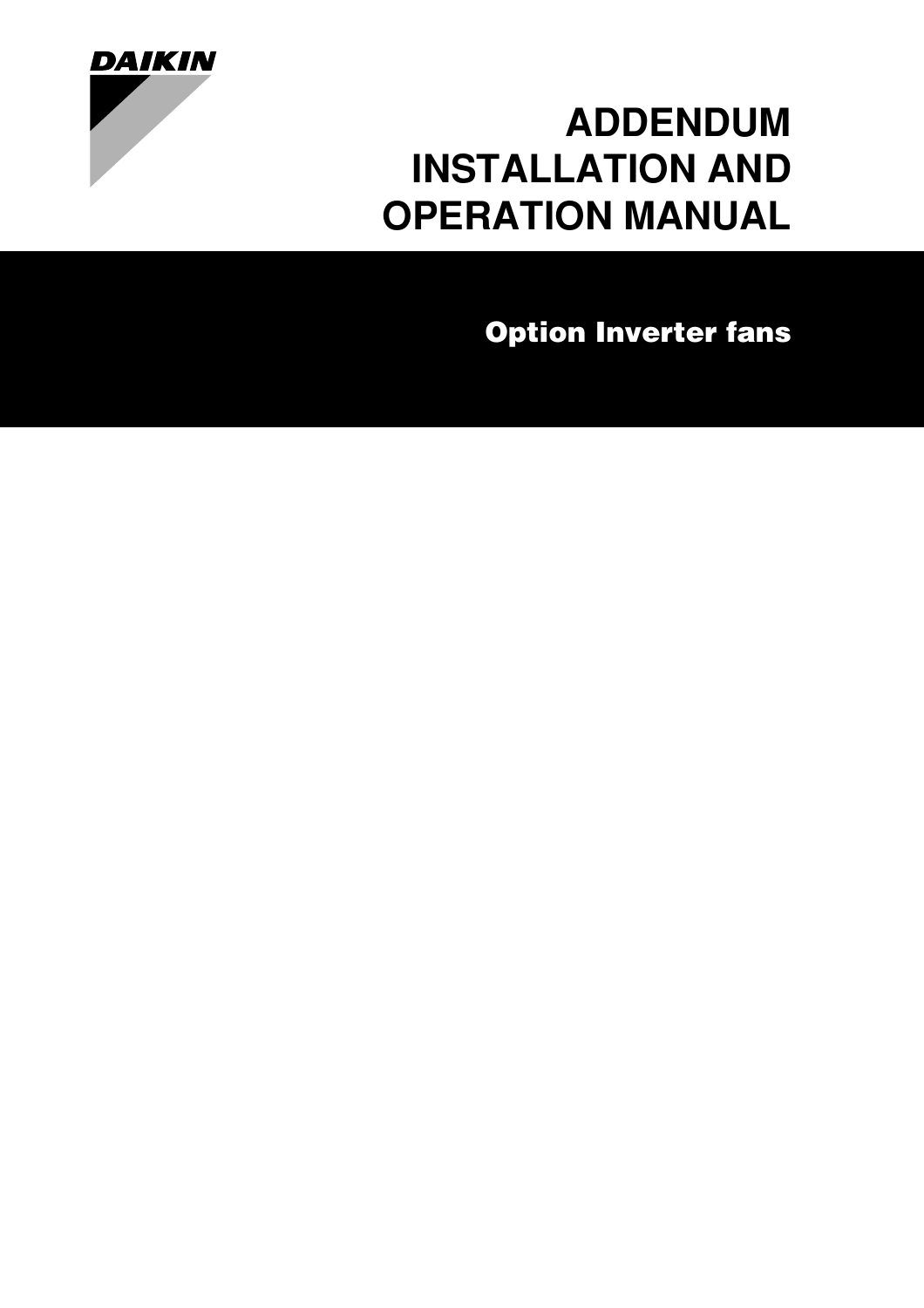

#### **INTRODUCTION**

To achieve a lower noise level while running in cooling mode, the units are equipped with inverter fans. In addition, it is possible to run the unit in low noise mode during periods that the unit can be used with lower cooling capacity and cooling efficiency.



**For EWYQ units only**

The low noise mode is not possible while running in heating mode.

- When the unit is running in normal mode, the fans of the air cooled condenser will be controlled as to achieve a high pressure ranging from 18.9 up to 27.5 bar (EWAQ\*/EWYQ\*).
- When the unit is running in low noise mode, the fans of the air cooled condenser will be controlled as to achieve a high pressure ranging from 28.0 up to 35.0 bar (EWAQ\*/EWYQ\*).

| <b>NOTE</b> | In case more cooling capacity is required during |  |  |  |  |  |  |  |  |  |
|-------------|--------------------------------------------------|--|--|--|--|--|--|--|--|--|
| "曾"         | low noise mode, it is possible to lower the high |  |  |  |  |  |  |  |  |  |
|             | pressure value range, via the service menu. In   |  |  |  |  |  |  |  |  |  |
|             | this case however, noise reduction will be less. |  |  |  |  |  |  |  |  |  |

## **ADVANCED FEATURES OF THE DIGITAL CONTROLLER**

This chapter gives an overview and a brief functional description of the screens provided by the different menus. Please add this information to the information mentioned in the operation manual.

Readout menu

| $\bullet$ | $\%$ ou4 013.6°C                         |  |
|-----------|------------------------------------------|--|
|           | ⊝11 ⊙ି12 ଵଃ020% 0120℃ <br>⊝21 ⊝22 ଵଃ020% |  |
|           |                                          |  |

To consult actual operational information about the status of the pump, the compressor, the fans, the temperature setpoint (depending on active mode) and to check if the fans are running in low noise mode  $(\bigcircright)$ .



To consult information about the actual pressures and the fans of circuit 1 and to check if the fans are running in low noise mode.

Usersettings menu <a>[Ø]</a>, submenu<br/> ${\sf FAN}$ 

| $\cdots$ |                      | FAN LOW NOISE |
|----------|----------------------|---------------|
|          | MODE: DAILY SCHEDULE |               |
|          | START:22h00          |               |
|          | $STOP + 06h00$       |               |
|          |                      |               |

To define the schedule timer by entering the start and stop times.

#### Info menu $\overline{\mathbf{i}}$

| UNIT INFO               |
|-------------------------|
| FAN: INV VA: Y 2PUMP: Y |
| HEATERTAPE: Y           |
| FAN DO ST:3 DO INV:2    |
|                         |

To consult additional information about the unit such as the fan type, Volt Ampere option, presence of a second pump and presence of a heatertape.



<span id="page-1-1"></span>Input/output menu  $\circledcirc$ 

<span id="page-1-0"></span>To check the status of the fan inverter interlock and to check the inverter frequency setpoint (Hz) of circuit 1.

To check the status of the fan inverter interlock and to check the inverter frequency setpoint (Hz) of circuit 2 (only EWAQ130~260 and EWYQ130~250).

### **SOFTWARE STRUCTURE**

The software structures mentioned in the operation manual delivered with the unit, must be replaced by the software structures shown in this manual.

- For EWAQ units, refer to [page 3.](#page-3-0)
- For EWYQ units, refer to [page 5.](#page-5-0)

## **SELECTING INSTALLATION SITE**

This is a class A product. In a domestic environment this product may cause radio interference in which case the user may be required to take adequate measures.

### **ADDITIONAL SAFETY MESSAGES**

| CIRCUIT 1 SAFETY                  | 153.FAN INU ERR |  |
|-----------------------------------|-----------------|--|
| CIRCUIT 2 SAFETY 253. FAN INV ERR |                 |  |

Refer to ["Troubleshooting of inverter with the Status display panel" on](#page-2-0) [page 2](#page-2-0).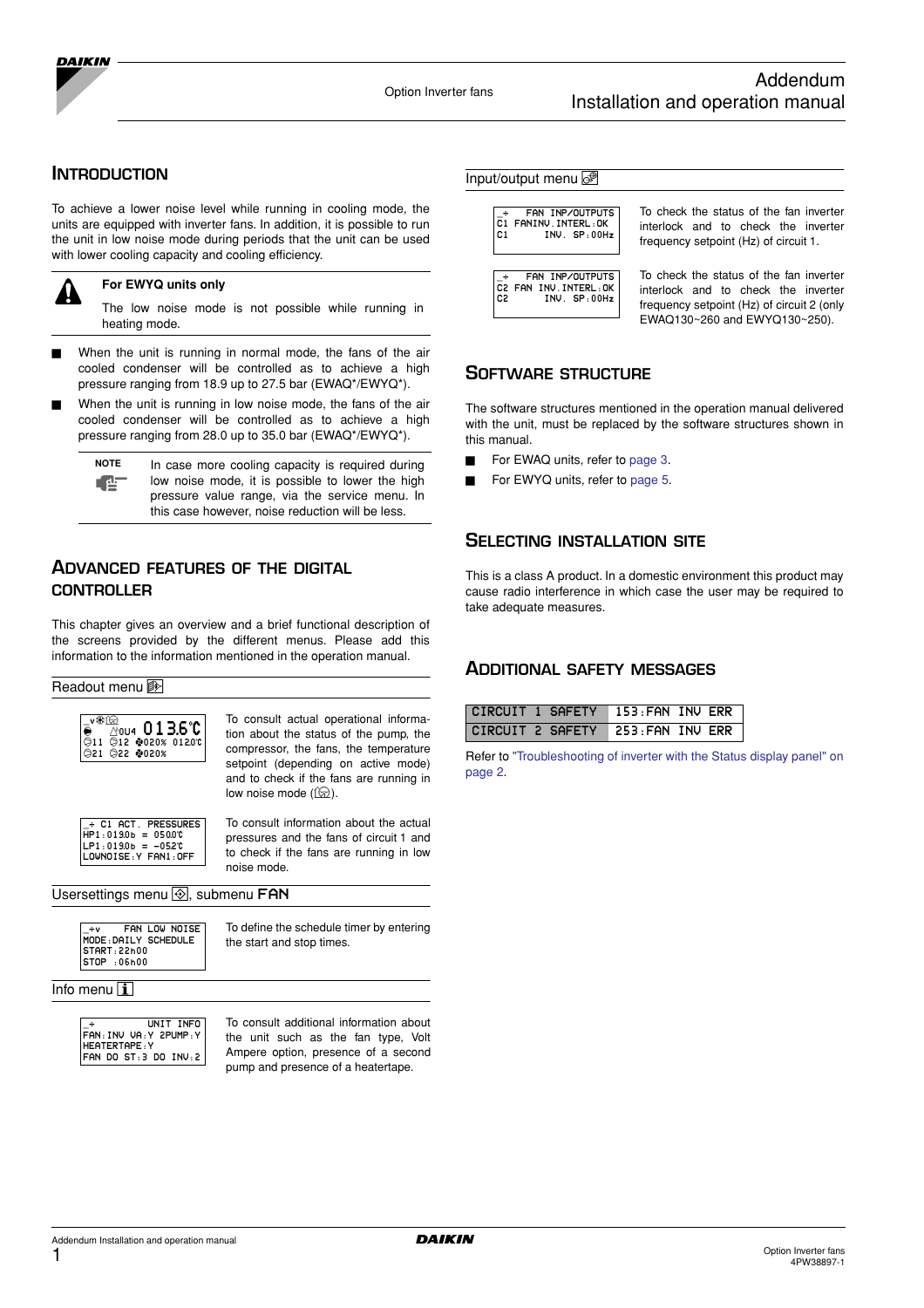## **DEFINING THE LOW NOISE MODE**

The low noise mode can be selected in the usersettings menu  $\circledR$ , sub menu FAN.

The low noise mode can be activated in 3 different ways:

- **1.** Through the schedule timer: MODE:DAILY SCHEDULE.
	- Example: - START:22h00 - STOP :06h00 Low noise



**2.** Through a field installed low noise mode switch.

In this case the low noise mode activation is depending on a changeable digital input: MODE:CHANG.DIG.INP.

Refer to "Customization in the service menu", chapter "Setting of the changeable digital inputs and outputs" in the installation manual.

The changeable digital input must be configured as low noise by selecting LOW NOISE to activate or de-activate the low noise mode.

Example: (service menu)

- DI1 : LOW NOISE
- **3.** Through manual selection: MODE: ACTIVE or MODE: NOT ACTIVE.

## <span id="page-2-0"></span>**TROUBLESHOOTING OF INVERTER WITH THE STATUS DISPLAY PANEL**



Only a licensed electrician is allowed to carry out an inspection on the status display panel as this inspection requires the switch box to be opened.

The operating status of the inverter is indicated by the green and yellow LEDs on the status display panel. These LEDs indicate the following warnings and fault states. Contact your local dealer in case any faults occur.





| <b>Green LED</b>    | <b>Yellow LED</b> | Priority<br><b>Display</b> | <b>Drive Status Definitions</b>                                       |
|---------------------|-------------------|----------------------------|-----------------------------------------------------------------------|
| OFF                 | OFF               | 1                          | Mains not present                                                     |
| OFF                 | ON                | 8                          | Inverter fault - other than the<br>ones listed below                  |
| ON                  | OFF               | 13                         | Inverter running                                                      |
| ON                  | ON                | 14                         | Ready to run - standby                                                |
| OFF                 | Flashing -R1      | 4                          | Fault overcurrent                                                     |
| Flashing -R1        | OFF               | 5                          | Fault overvoltage                                                     |
| Flashing -R1        | ON                | $\overline{7}$             | Fault motor overtemperature                                           |
| ON                  | Flashing -R1      | 8                          | Fault inverter overtemperature                                        |
| Flashing -R1        | Flashing -R1      | 9                          | Warning current limit - Both<br>LEDs are flashing at the same<br>time |
| Flashing -R1        | Flashing -R1      | 11                         | Other warnings - Both LEDs are<br>flashing alternately                |
| Flashing -R1        | Flashing -R2      | 6/10                       | Undervoltage trip/undervoltage<br>warning                             |
| Flashing -R2        | Flashing -R1      | 12                         | Drive is not ready - Display<br>state $>0$                            |
| Flashing -R2        | Flashing -R2      | 2                          | ROM failure - Both LEDs are<br>flashing at the same time              |
| Flashing -R2        | Flashing -R2      | 3                          | RAM failure - Both LEDs are<br>flashing alternately                   |
| $D = D - D - D = D$ |                   |                            |                                                                       |

R1 - On time 900 msec. R2 - On time 300 msec.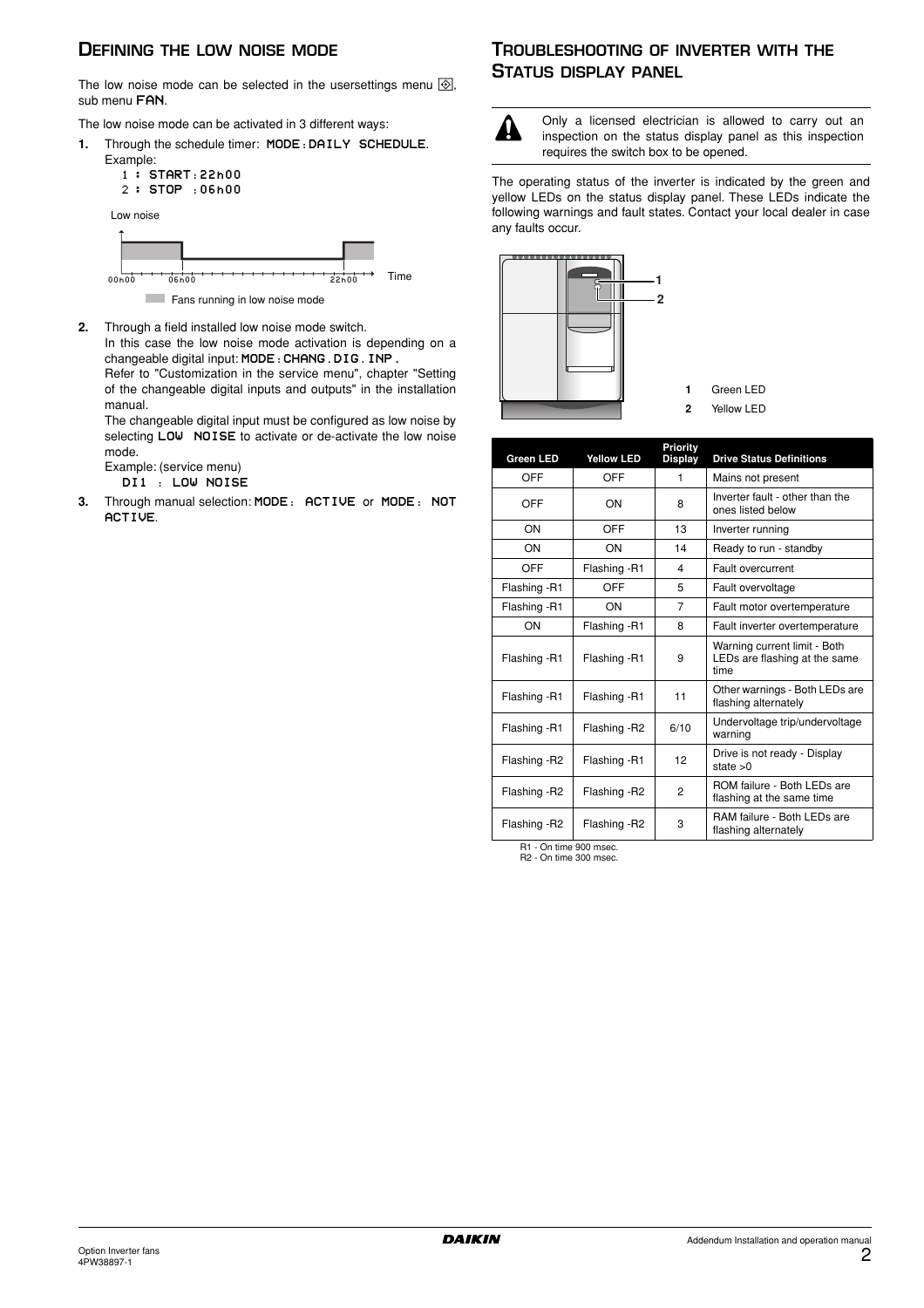<span id="page-3-0"></span>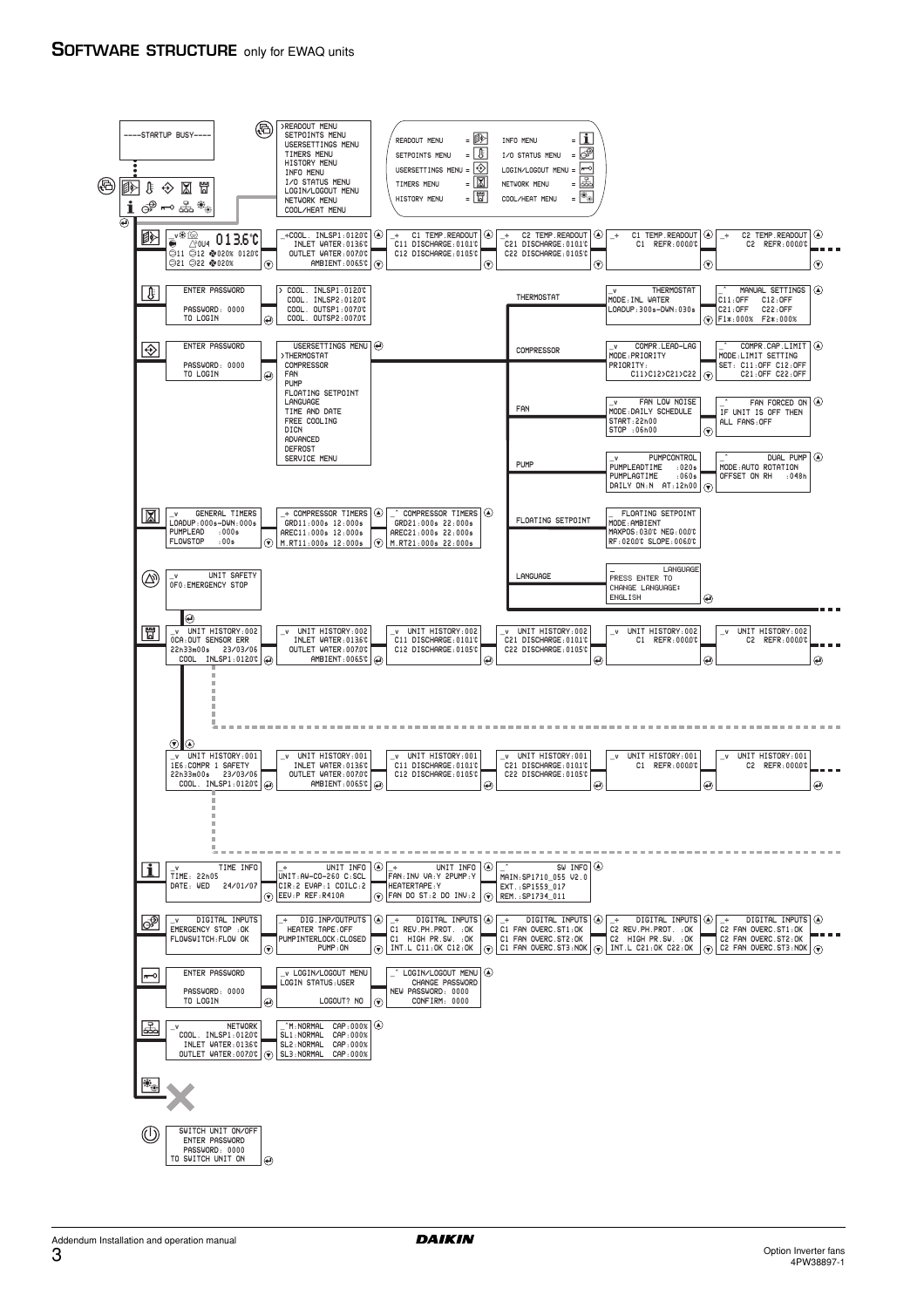

| . <b>. .</b> | COMP. OUTPUTS $ (\blacktriangle) $ ÷<br>C11:ON C12:ON<br>$\overline{0}$ C21:0N C22:0N | C1 FANSTEP 1:CLOSED  <br>∣C1 FANSTEP 2:CLOSED ↑<br>IC1 FANSTEP 3:CLOSED I∩            | 1 C.I |                 | C1 FANINV.INTERL:OK  <br>INV. SP:00Hz $\Gamma$ |                                                             | C2 FANSTEP 1:CLOSED  <br>$\Box$ C2 FANSTEP 2:CLOSED<br>C2 FANSTEP 3:CLOSED | $\odot$ | FAN INP/OUTPUTS $ (\bullet) _{-+}$ fan INP/OUTPUTS $ (\bullet) _{-+}$ fan INP/OUTPUTS $ \bullet _{-+}$ fan INP/OUTPUTS $ \bullet _{-}$ -chang. Dig. Inputs $ \bullet $<br>C2 FANINV.INTERL:OK<br>INV. SP:00Hz $\Gamma$<br>7 C 2 | DI1 NONE<br>TDI2 NONE<br>$\bigcirc$ DIB NONE |                                                                      | $\odot$ |
|--------------|---------------------------------------------------------------------------------------|---------------------------------------------------------------------------------------|-------|-----------------|------------------------------------------------|-------------------------------------------------------------|----------------------------------------------------------------------------|---------|---------------------------------------------------------------------------------------------------------------------------------------------------------------------------------------------------------------------------------|----------------------------------------------|----------------------------------------------------------------------|---------|
|              |                                                                                       | IDI4 NONE<br>1DO1 SAFETY+⊍.(NO) :OΓ<br>$ DO2$ GEN.OPERATION : 0 $ Q $ DOS NONE (OPEN) |       | DO4 NONE (OPEN) | DOB NONE (OPEN)                                | DO6 NONE (OPEN)<br>$\sqcap$ AI1 NONE<br>$\sqrt{ }$ AI2 NONE |                                                                            |         | _÷CHANG. DIG. INPUTS  (A) _÷CHANG. INP/OUTPUTS  (A) _÷CHANG. INP/OUTPUTS  (A) _÷CHANG. INP/OUTPUTS  (A) _`<br>AI3 NONE<br>TAI4 NONE<br>$\odot$   AO1 NONE                                                                       |                                              | COMMUNICATION A<br>RS232 ONLINE:N<br>RS485 ONLINE:N<br>DIII ONLINE:N |         |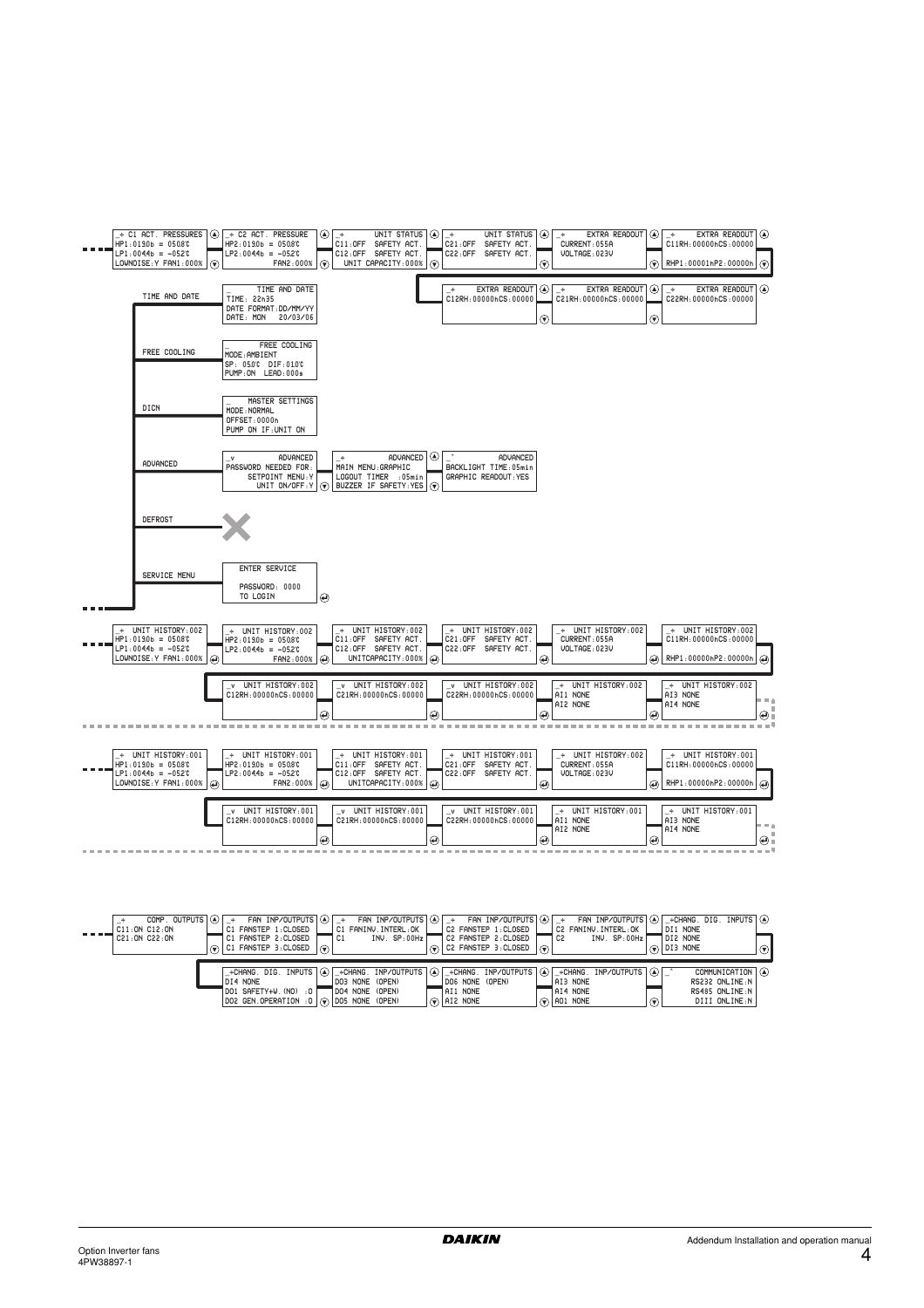<span id="page-5-0"></span>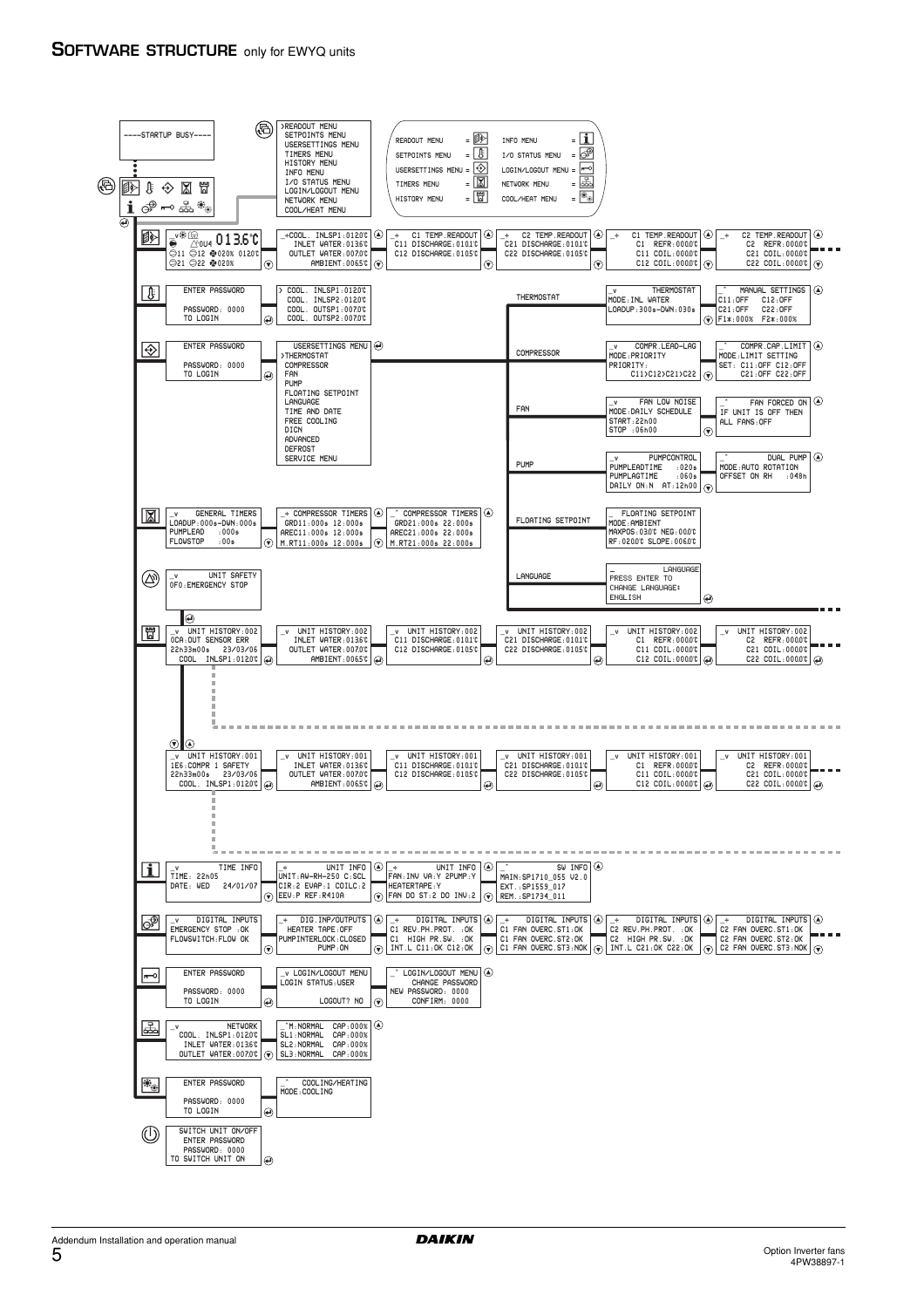

| <b><i><u>ALCOHO</u></i></b> | COMP. OUTPUTS $ $ $\leftrightarrow$<br>C11:ONC12:ON<br>C21:0N C22:0N | FAN INP/OUTPUTS $ (\triangle) $ $\rightarrow$ FAN INP/OUTPUTS $ (\triangle) $ $\rightarrow$ FAN INP/OUTPUTS $ (\triangle) $ $\rightarrow$ Chang. Dig. Inputs $ (\triangle) $<br>FAN INP/OUTPUTS $  \left( \triangle \right)  $ $+$<br>C1 FANINV.INTERL:OK  <br>  C2 FANSTEP 1:CLOSED  <br>C2 FANINV.INTERL:OK<br>C1 FANSTEP 1:CLOSED<br>DI1 NONE<br>C1 FANSTEP 2:CLOSED<br>7 C2 FANSTEP 2:CLOSED<br>$INV.$ SP:00Hz<br>TDI2 NONE<br>INU. SP: 00Hz<br>1 C 2<br>i C1<br>$\odot$ C1 FANSTEP 3.CLOSED $\odot$<br>$ $ C2 FANSTEP 3:CLOSED $  \widehat{ } \widehat{ } \widehat{ }  $<br>$\sqrt{2}$ DI3 NONE | $\odot$ |
|-----------------------------|----------------------------------------------------------------------|------------------------------------------------------------------------------------------------------------------------------------------------------------------------------------------------------------------------------------------------------------------------------------------------------------------------------------------------------------------------------------------------------------------------------------------------------------------------------------------------------------------------------------------------------------------------------------------------------|---------|
|                             |                                                                      | COMMUNICATION 4<br>_÷CHANG. DIG. INPUTS  (▲) _÷CHANG. INP/OUTPUTS  ④ _÷CHANG. INP/OUTPUTS  ④ _÷CHANG. INP/OUTPUTS  ④ _<br>DO6 NONE (OPEN)<br>DOB NONE (OPEN)<br>DI4 NONE<br>AI3 NONE<br>RS232 ONLINE:N<br>IDO1 SAFETY+⊍.(NO) :O Γ<br>TAI4 NONE<br>DO4 NONE (OPEN)<br>RS485 ONLINE:N<br>∃AI1 NONE<br>$\sqrt{2}$ AO1 NONE<br>$ DO2$ GEN.OPERATION :0 $ Q $ DOS NONE (OPEN)<br>$\sqrt{ }$ AI2 NONE<br>DIII ONLINE:N                                                                                                                                                                                     |         |